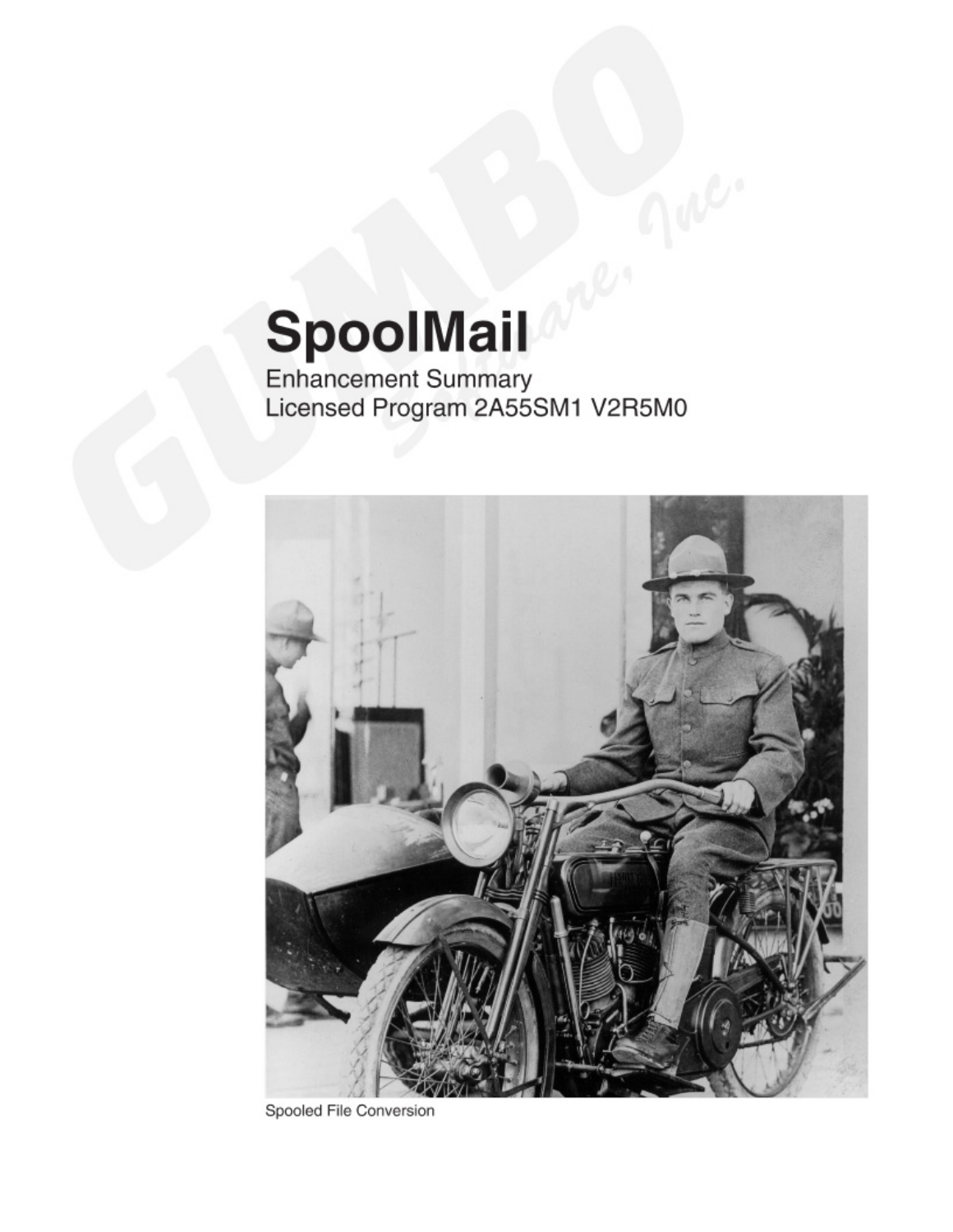# <span id="page-1-0"></span>**Edition**

**Fifteenth Edition (November 2009)** 



809 W Howe St Seattle, WA 98119 United States of America Phone: (206) 284-5078 Email: support@gumbo.com Web: www.gumbo.com

© Copyright Gumbo Software, Inc. 1997, 2009. All Rights Reserved.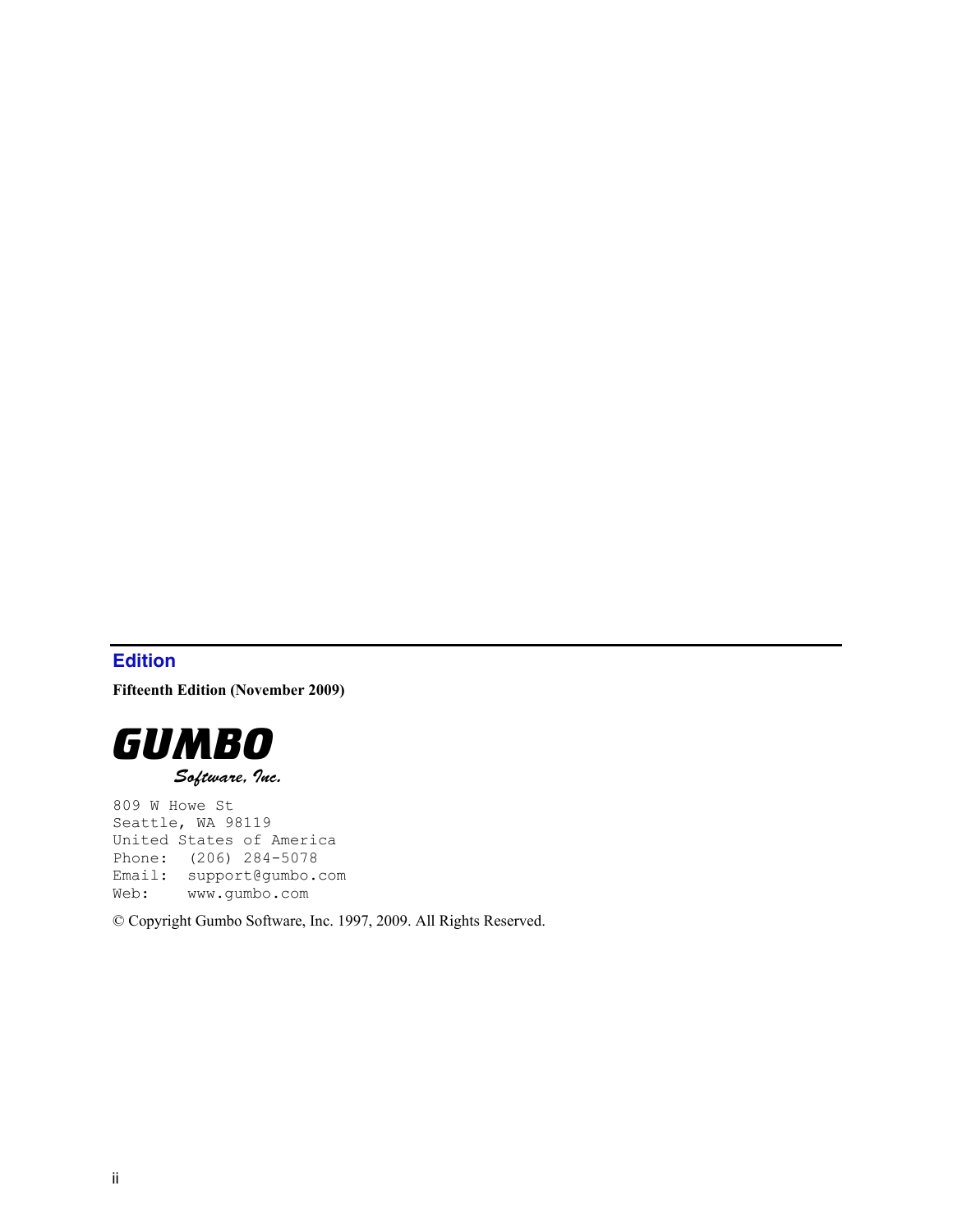# <span id="page-2-0"></span>**Contents**

| Installation Instructions 5                    |  |
|------------------------------------------------|--|
| <b>Enhancements For SpoolMail</b>              |  |
|                                                |  |
|                                                |  |
| Product Manual "Enhancements"7                 |  |
|                                                |  |
| CHGSM1DFT Shipped Defaults Changed7            |  |
| Final Form Text Generator Changes8             |  |
|                                                |  |
| Graphic Object Processing Changes8             |  |
|                                                |  |
|                                                |  |
|                                                |  |
| National Language Support Component            |  |
|                                                |  |
|                                                |  |
| Program Distribution Changes9                  |  |
|                                                |  |
| <b>System Distribution Directory Processor</b> |  |
|                                                |  |
|                                                |  |
|                                                |  |
| Space Management Component Changes11           |  |
| Spool Component Changes11                      |  |
| Spool User Interface Changes11                 |  |
| LibTiff Component Changes11                    |  |
| Text Generation Changes 11                     |  |
| ZLib Component Changes 11                      |  |
|                                                |  |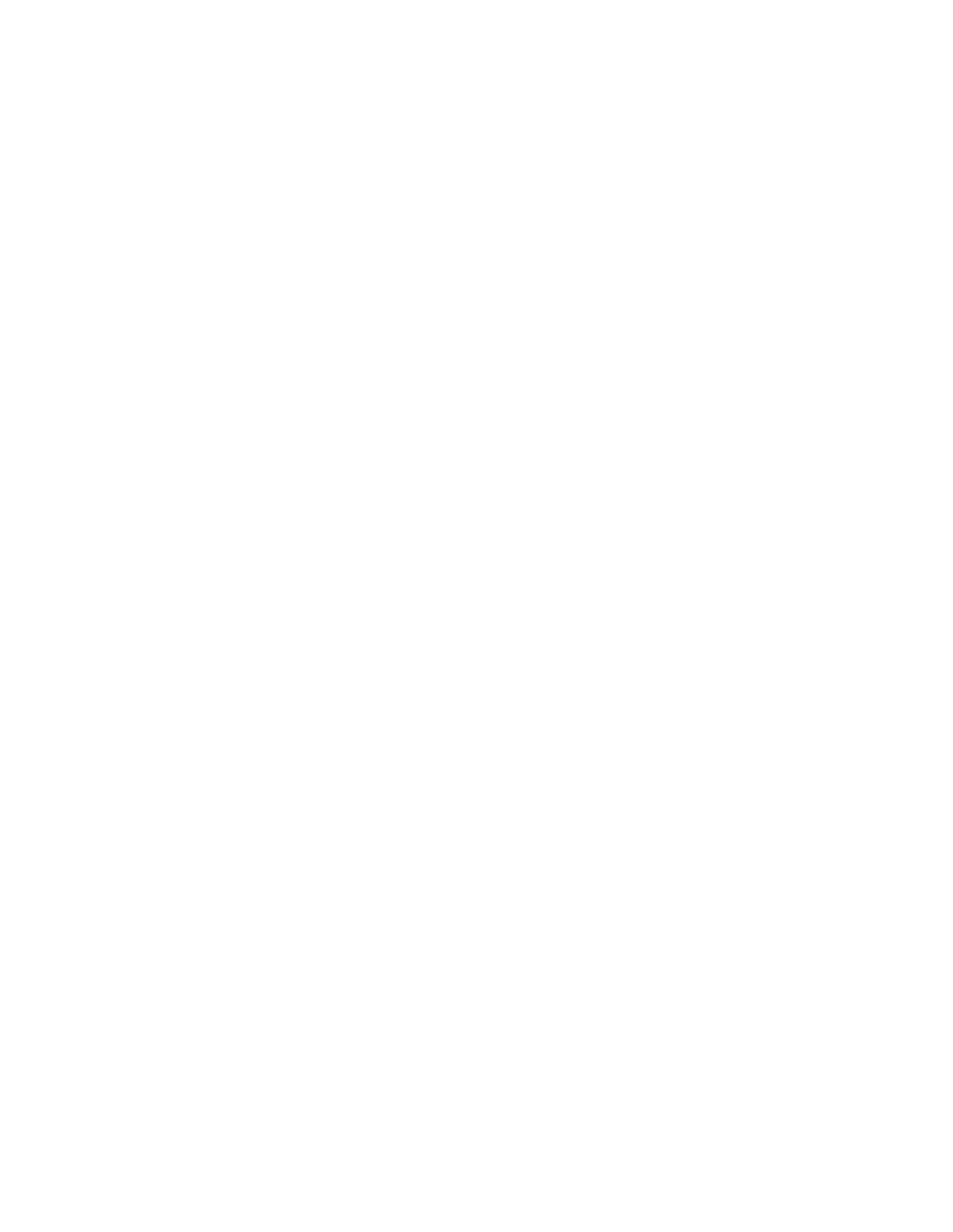# <span id="page-4-0"></span>**Installation Instructions**

Read the Enhancement Summary to determine if any changes affect your installation.

Follow these instructions to install SpoolMail V2R5M0 on your System i:

**Note:** If you have downloaded this software from the web, instructions specific to installing from the download can be found in the file "readme.htm" which is included in the download.

- 1. Sign on to the system as the security officer (QSECOFR).
- 2. Verify that your machine is at IBM i V5R4M0 or later by running:

DSPDTAARA DTAARA(QGPL/QSS1MRI)

**Note:** If you are running a version of IBM i earlier than V5R4M0 you can not install SpoolMail V2R5M0 on your machine. You must install an earlier version of SpoolMail or upgrade the operating system.

3. Verify that user domain objects are allowed in the libraries SPOOLMAIL and QSRV, by running:

WRKSYSVAL SYSVAL(QALWUSRDMN)

Take option 5 to display the value. If the value is not \*ALL, use option 2 to add libraries SPOOLMAIL and QSRV to the list of libraries where user domain objects are allowed.

**Note:** QSRV is required to correctly process PTFs when they are loaded and applied.

4. Insure that IBM i will be able to verify the signatures that we apply to our product's objects by installing our Signing Certificate and Root CA Certificate using Digital Certificate Manager. Alternately, insure that signature verification will not prevent the restore operation by running:

WRKSYSVAL SYSVAL(QVFYOBJRST)

Take option 5 to display the value. If the value is 3 or higher, use option 2 to temporarily change the value to 1.

- 5. Mount the distribution media in the appropriate device.
- 6. Submit the Restore Licensed Program (RSTLICPGM) command to batch:

RSTLICPGM LICPGM(2A55SM1) DEV(device-name) LNG(2924)

**Note:** "device-name" is the device the media was mounted on and is usually OPT01.

**Note:** During the restore operation the system operator message queue may receive inquiry message CPA3DE4 "Directory not registered. (C G)". Unless you are using a directory naming convention similar to ours (that is the directory specified in the CPA3DE4's second level text is unrelated to our software), You can safely respond with a "G" to reestablish the relationship between the directory and the product. Typically the message will occur three times.

- 7. Enter your permanent authorization code by following the instructions on your Authorization letter.
- 8. Determine which PTFs were included on the media by entering the following command:

DSPPTF LICPGM(2A55SM1)

9. Visit www.gumbo.com to determine if newer PTFs are available. If so, download and install them. The bottom of our PTF web page also includes a listing of any IBM PTFs that affect the product.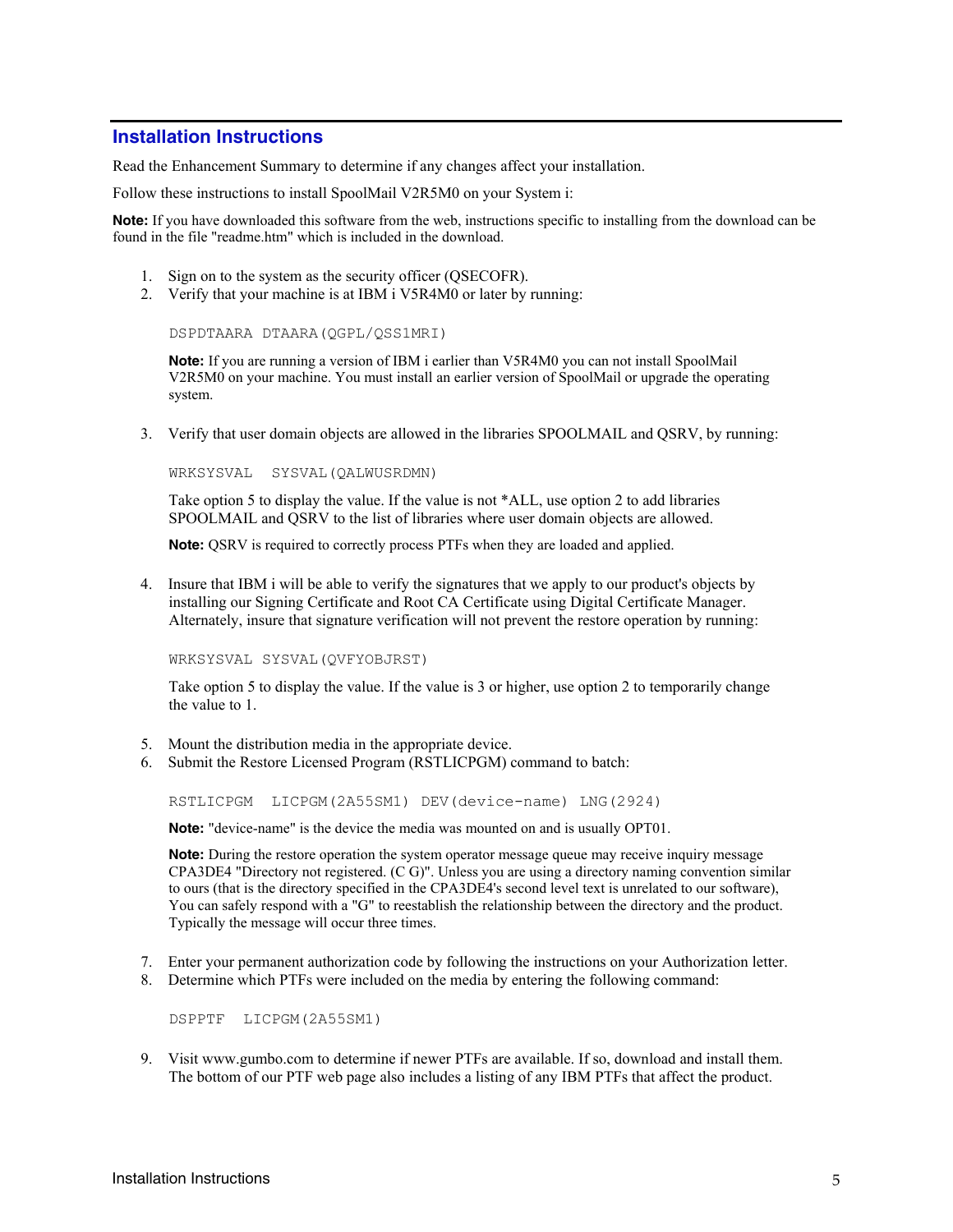**Note:** *GUMBO* recommends downloading the current cumulative PTF package after installing the software.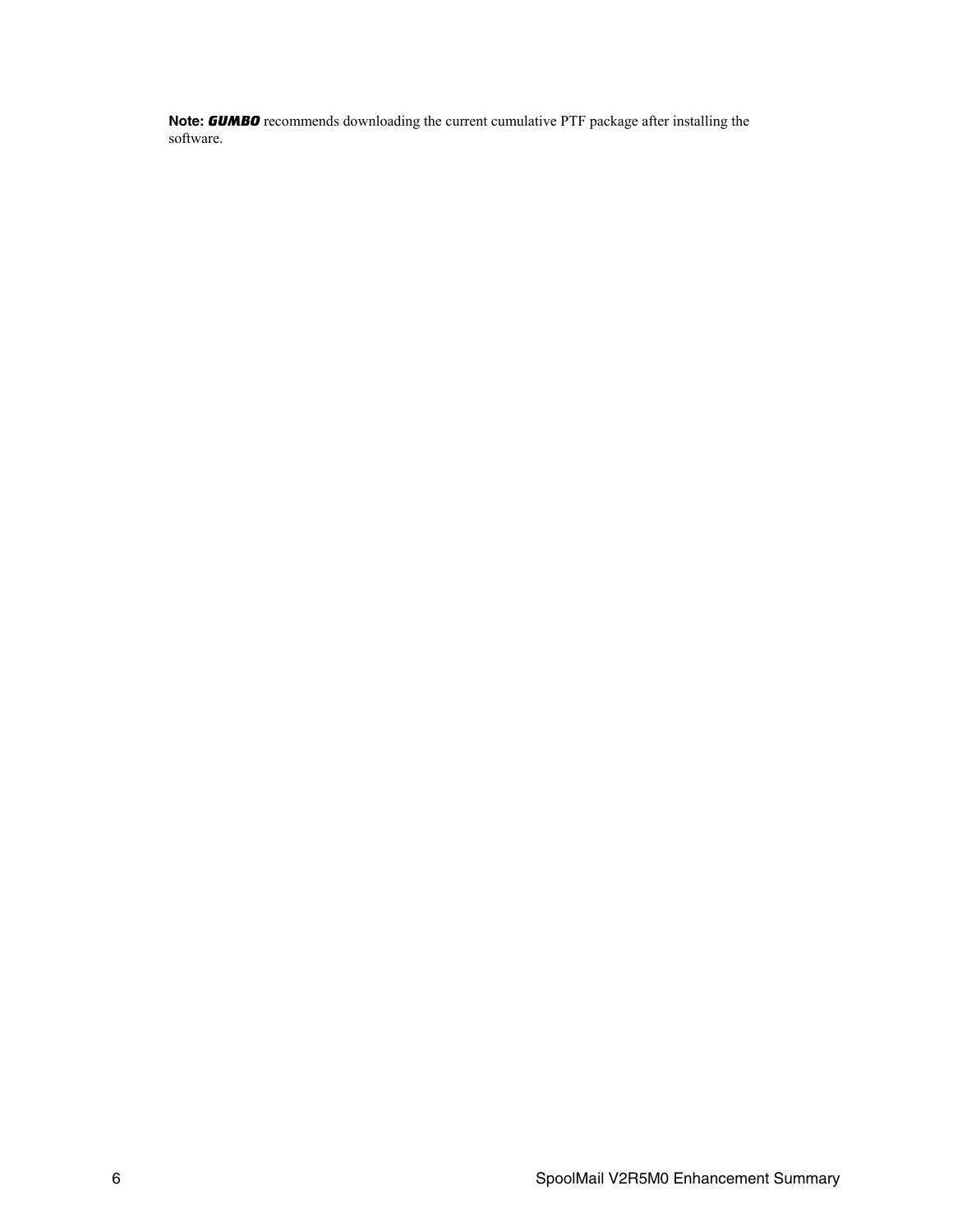# <span id="page-6-0"></span>**Enhancements For SpoolMail V2R5M0**

#### <span id="page-6-1"></span>**What's In This Section**

This section provides information on SpoolMail enhancements for release V2R5M0, notes any customer code implications with a **COMPATIBILITY WARNING**, and describes where to find more information when applicable.

#### <span id="page-6-2"></span>**Product Build Enhancements**

The manner in which programs and service programs in our products are compiled and bound has undergone a significant change in order to incorporate and take advantage the \*TERASPACE storage model and \*LLP64 data model added to IBM i.

You will probably not notice a difference, but you may face an exposure that is worth considering. Several of our products can call programs that you provide to perform processing. SpoolMail "Address mapping programs" and Report Manager "User process programs" are examples of this. If you do not use a "we call you" feature, you are not exposed. When source is compiled and a program bound, it specifies the storage model it uses, the activation group it attaches to and whether or not it is teraspace enabled. If you take the default values for these and you are coding in languages other than C and  $C++$  (RPG and CL for example), you are not exposed.

#### **COMPATIBILITY WARNING**

If on the other hand your programs are not teraspace enabled (the default for C and C++) and/or you are attaching to our product's activation group either by specifying ACTGRP(\*CALLER) or by specifying our named activation group, your program may fail when we call it. You can avoid this by changing your program to TERASPACE(\*YES) for the first, and compiling with ACTGRP(\*NEW) for the second.

#### <span id="page-6-3"></span>**Product Manual "Enhancements"**

In a sad passing, the printed manual's command diagrams have been retired. They have been replaced by the output of IBM's Generate Command Documentation (GENCMDDOC) command, the new "normal". While we view them as inferior, they obviate the grueling job of hand maintaining the diagrams. We won't miss the work.

With the change, the printed and green screen version of the manual have been converged. Both are now generated from the green screen UIM help source. In most instances this means that the figures in the printed manual have been degraded to the level available using UIM. Their level was never high to begin with.

The convergence will make it easier to better document the product as it only needs be done once. And being machine generated, the documentation is much easier to manipulate. If you have suggestions for format improvement, we'd like to hear them.

#### <span id="page-6-4"></span>**\*TIFF Transforms Enhanced**

The \*TIFF related transforms have been enhanced. Previously \*TIFF transforms could only convert a spooled file in it's entirety. Now spooled files can be subsetted using the pagerange parameter and or split using the \*PAGDTA feature when \*TIFF transforms are specified.

#### <span id="page-6-5"></span>**CHGSM1DFT Shipped Defaults Changed**

When a new release of SpoolMail is installed over and existing release, the existing values set using the Change SpoolMail Default (CHGSM1DFT) command are preserved. With this release several of the values shipped as the initial defaults have changed:

- Reference printer device (REFPRTDEV) was changed from \*SYSVAL to \*HPTASCII.
- Refprtdev offset default (REFOFFSET) left was change from 0 to 360, right from 0 to 240.
- PDF apply noprtbdr to overlay (PDFNPBOVL) was changed from \*NO to \*YES.

The change was made to match the "most likely new installation configuration" which has changed over time.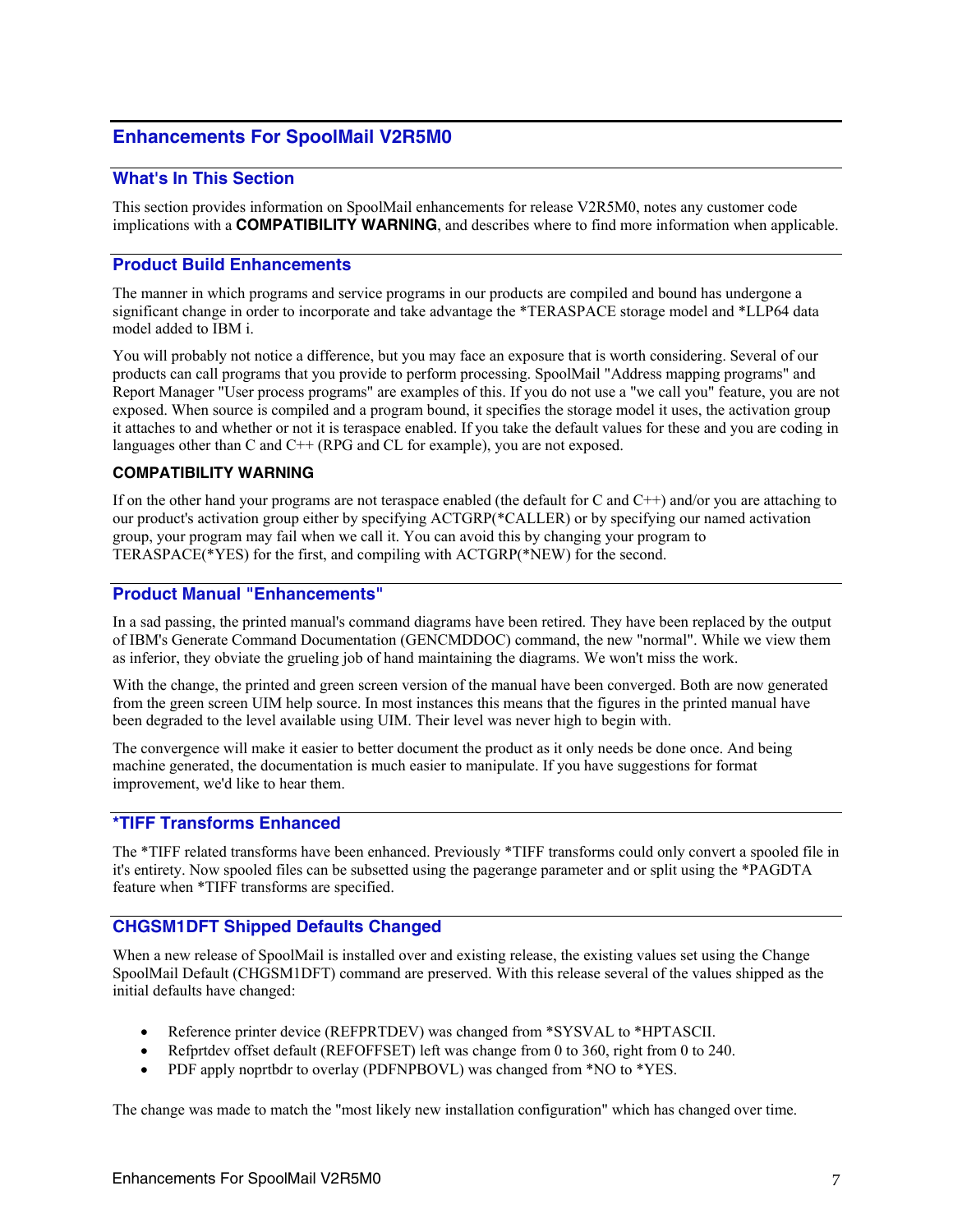# <span id="page-7-0"></span>**Final Form Text Generator Changes**

• Procedure FftLoadEndPage() generates MCH3601 or MCH0601 when a sequence of blank pages is converted. The number of sequential blank pages to cause the failure varies with the spooled file lines per page and can be as few as 900 pages with page length 66 lines.

# <span id="page-7-1"></span>**Font Processor Changes**

- Internal font tables erroneously mapped character set C0S0CB12 to Fgid 108 instead of Fgid 110 resulting in missing bold attribute in some instances.
- F:OCA data stream processor now processes HSF (Horizontal Scale Factor) triplet for MCF (Map Coded Font 2) SFI. These can be found in overlays created using InfoPrint Designer. Function added to retrieve scale.
- Corrected sizing of the bolded counterpart of a font selected by the SCS command SFG which is imbedded (\*FGID).

#### <span id="page-7-2"></span>**Graphic Object Processing Changes**

 Chained command sequences that contain an interior begin segment command resulted in extraneous lines. Interior begin segment commands are now treated as NOOPs.

#### <span id="page-7-3"></span>**HTML Generator Changes**

• Procedure HtmLoadEndPage() generates MCH3601 or MCH0601 when a sequence of blank pages is converted. The number of sequential blank pages to cause the failure varies with the spooled file lines per page and can be as few as 8 pages with page length 66 lines.

# <span id="page-7-4"></span>**MODCA Processor Changes**

- New export to retrieve the currently active Medium Descriptor.
- Wrong overlay was selected from formdef. Triplet FQN (Fully Qualified Name) now checks for a name that is less than 8 bytes when loading the DSNAM8 value, and blank fills.
- MO:DCA data stream processor now processes HSF (Horizontal Scale Factor) triplet for MCF (Map Coded Font 2) SFI. These can be found in overlays created using InfoPrint Designer.

# <span id="page-7-5"></span>**Mail Set Up Changes**

- Mail Set Up manual instructions rewritten to include new material and remove obsolete material.
- Obsolete processing was removed from the VFYLOCAL command.
- Option 61 on the Mail Verification And Set Up (MAILSETUP) menu now defaults to \*NO for the purge parameters.
- QtocRtvTCPA() API parameter prototyped as signed instead of unsigned causing potential api in mail set up functions to fail.
- Name of job started when TCPIP is started changed from QTCPIP to QTCPWRK at V6R1. VFYLOCAL command now checks correct name.
- Name of job started when TCPIP is started changed from QTCPIP to QTCPWRK at V6R1. VFYROUTER command now checks correct name.

#### <span id="page-7-6"></span>**National Language Support Component Changes**

Added new simple string conversion function export.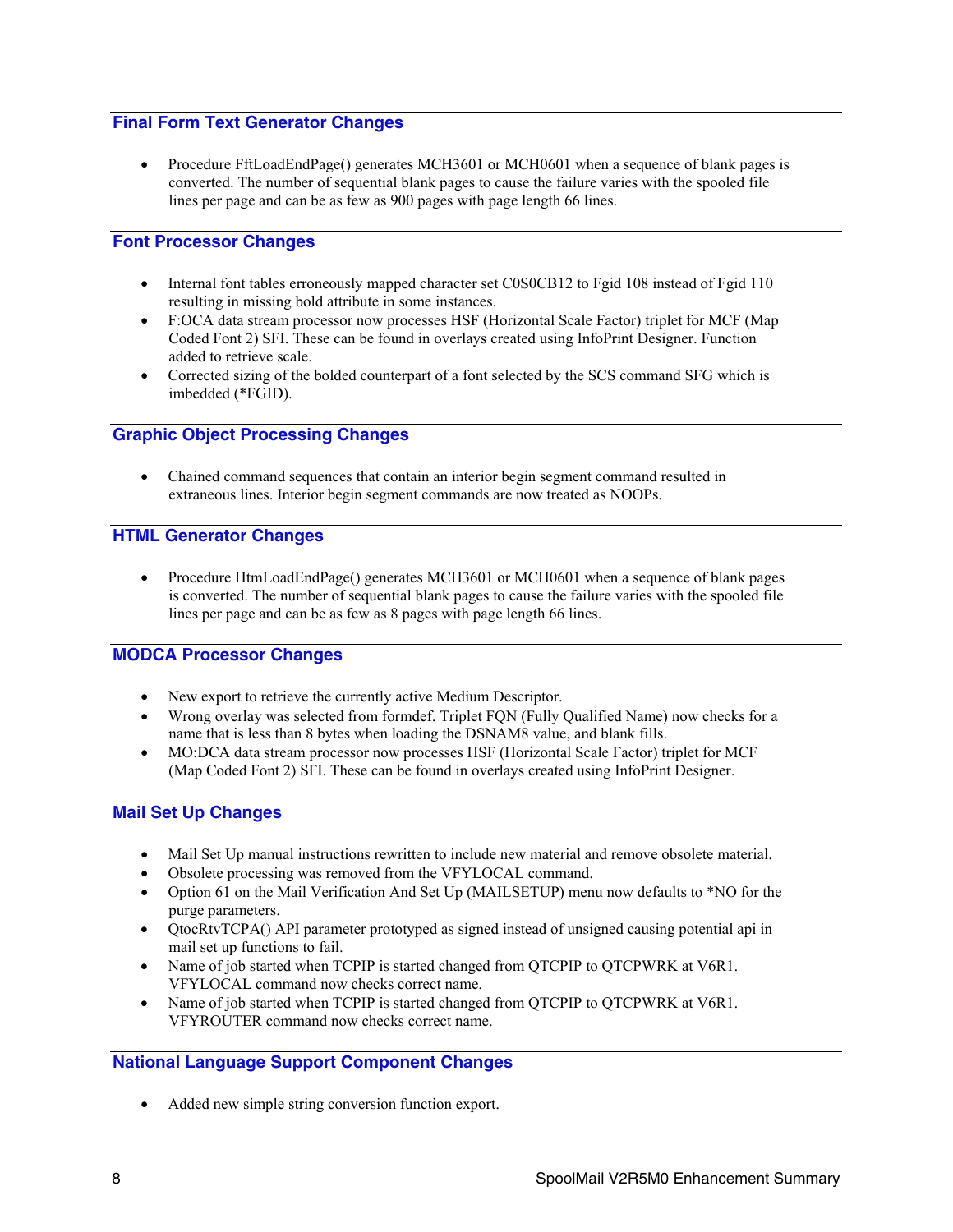#### <span id="page-8-0"></span>**PDF Generator Changes**

- Function used to test IBM-MMR images for end of file markers was corrected to avoid long distance bit tests outside the range of tstbit() function.
- Now correctly position logical page on medium when the page and medium use differing units of measure. Though rare overall, the situation is most often associated with custom form definitions.
- Replicate Patterns was mishandled. End IIM image now turns off the Drawing Pattern switch for Replicate Patterns.
- The precision of type 3 font character size scaling was increased from 2 decimal places to 3. Characters at the end of long sequences are now more accurately positioned.
- IBM-MMR images whose end of file marker spans the underlying structured fields were being mishandled resulting in PDF0063 TIFFax error and failed conversion.
- IBM-MMR images now converted to PDF as uncompressed images instead of CCITTFaxDecode.
- Graphic Object Content Architecture fractional line widths, in all cases, and line widths at resolutions other than 1440ths were rendered incorrectly. Generally the lines produced were thinner than specified.
- Font and print text processing now honors HSF (Horizontal Scale Factor) specified on fonts in AFPDS spooled files, overlays and page segments.
- USPS IMB Barcode HRI distance from symbol reduced.
- USPS IMB Barcode generated inline instead of as document Xobject.
- Handling of corrupt G4-MMR images corrected.
- Fix for corrupt G4-MMR images introduced potential pointer not set failure.
- Processing has been added for United States Postal Service (USPS) Intelligent Mail Barcode (IMB) aka. 4-state customer barcode. Initial support is for OPTIMAL symbol length (2.9 inches).
- Intelligent Mail Barcode (IMB) processing extended to support SMALL variant (2.667 inches). Support also added for optional HRI (Human Readable Information) above or below.
- Processing has been added for object-type \*TIFF files specified on the DDS AFPRSC() keyword. \*TIFF files stored in the integrated file system and included in a spooled file now appear in the generated PDF.
- ToUnicode CMap stream object erroneously omitted for \*TYPE3 and \*TRUETYPE embedded fonts under some circumstances resulting in PDF/A that does not meet standard and resulting in text operations such as cut and paste giving unusable results.
- ToUnicode CMap stream object now included for \*TYPE1 embedded fonts to insure that even ill behaved fonts can be accurately handled by Adobe Acrobat.
- Mapping of obscure font FGIDs to PDF builtin fonts now always produces a result and hence bold is always honored.
- Missing function return caused random conversion failures on some systems.
- Removed erroneous error messages generated for spooled files with underline during most PDF conversions.

#### <span id="page-8-1"></span>**Program Distribution Changes**

- Additional manual sections with product usage information added.
- Menu option to 'Verify the product is installed correctly CHKPRDOPT' now specifies CHKSIG(\*NONE). Since we digitally sign our objects but most customers do not install our digital certificates, the option gave unnecessarily alarming results. If you have installed our digital certificates, you can run a complete check using:

```
CHKPRDOPT PRDID(2A55SM1) RLS(V2R5M0) CHKSIG(*ALL)
```
• Added function to retrieve a product's installed home directory coded in the requesting job's default ccsid.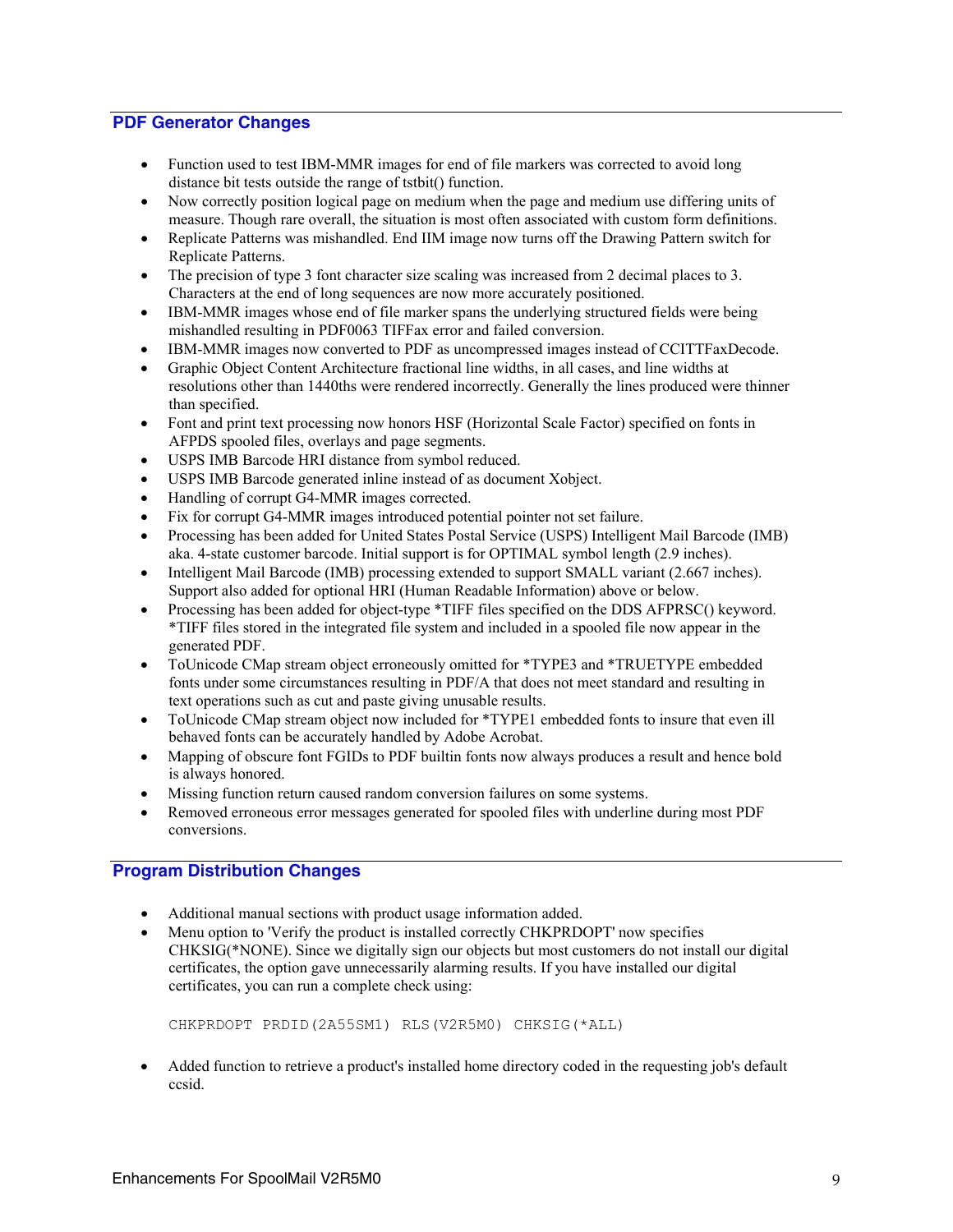Added function to produce a system wide unique temporary file name. The file is in the product installed home directory's /tmp folder unless /tmp contains variant EBCDIC, as is the case for Japanese ccsid 5026 jobs. In this case the file is placed in the system /tmp directory using a /TMP name.

#### <span id="page-9-0"></span>**RTF Generator Changes**

 Procedure RtfLoadEndPage() generates MCH3601 or MCH0601 when a sequence of blank pages is converted. The number of sequential blank pages to cause the failure varies with the spooled file lines per page and can be as few as 3 pages with page length 66 lines.

# <span id="page-9-1"></span>**System Distribution Directory Processor Changes**

- Added functions to test for the existence of user ID in the system distribution directory and in the system distribution lists.
- Search System Directory (OOKSCHD) API performs erroneous conversion on converted data resulting in incorrect directory data for ccsids that do not contain the EBCDIC invariant characters i.e. 5026 Japan.

#### <span id="page-9-2"></span>**Spool Indexing Changes**

- Commands DMPPIP, DSPPAGDTA, and RTVPAGDTA now support specifying spooled file name \*LASTCRT. \*LASTCRT selects the last spooled file created by the current job or thread, using the QSPRILSP api, for processing. processed. This is useful for jobs that create spooled files under other user profiles, which consequently end up in the user's QPRTJOB. When \*LASTCRT is specified, the JOB() and SPLNBR() parameters are ignored.
- The concept of filter sets, sets of page filters joined by \*AND/\*OR conjunctions, has been introduced to indexing. Functions and types to manipulate these have been added. \*AND/\*OR conjunction processing is modeled on QUERY, whereby \*ORs separate groups of \*ANDs.

#### <span id="page-9-3"></span>**Send Mail Changes**

- Portions of manual instructions rewritten to include new material and remove obsolete material.
- New special value for email address parameters, **\*USRID**, has been added. **\*USRID** is used to specify a directory entry or distribution list that supplies email address(es). The correct form is: **\*USRID:NAME:ADDRESS** where **NAME** is either a directory entry's "User ID" or a distribution list's "List ID" and where **ADDRESS** is either a directory entry's "Address" or a distribution list's "List ID qualifier".
- New functions, definitions, and parameter types were added. These allow direct entry of arbitrary MIME message headers.
- To correct the encoding of MIME parameter values for attachment names of unusual length or containing blanks, *RFC2231* was implemented. Not all mail clients have implemented *RFC2231* (outlook 2000, 2002, 2003) resulting in odd attachment names. *RFC2231* encoding is now avoided unless it is required to meet other MIME constraints.
- Attachment names containing blanks or of unusual length resulted in an incorrectly formed mime message. Mime is now correctly formed.
- i5/OS' mail server framework can't find files when the path is encoded in a ccsid that does not contain the EBCDIC invariant characters. The tmpnam() API returns a name containing lowercase letters, which, when run in a ccsid 5026 job aren't in the invariant code points. QtmmSendMail() API requires path names to be in the job's ccsid. Send component was modified to use only uppercase (always invariant) path names when the job's ccsid causes tmpnam() to produce variant characters. Japanese 5026 now can be processed by the MSF.
- Sending an email to a user id/address fails in all cases.